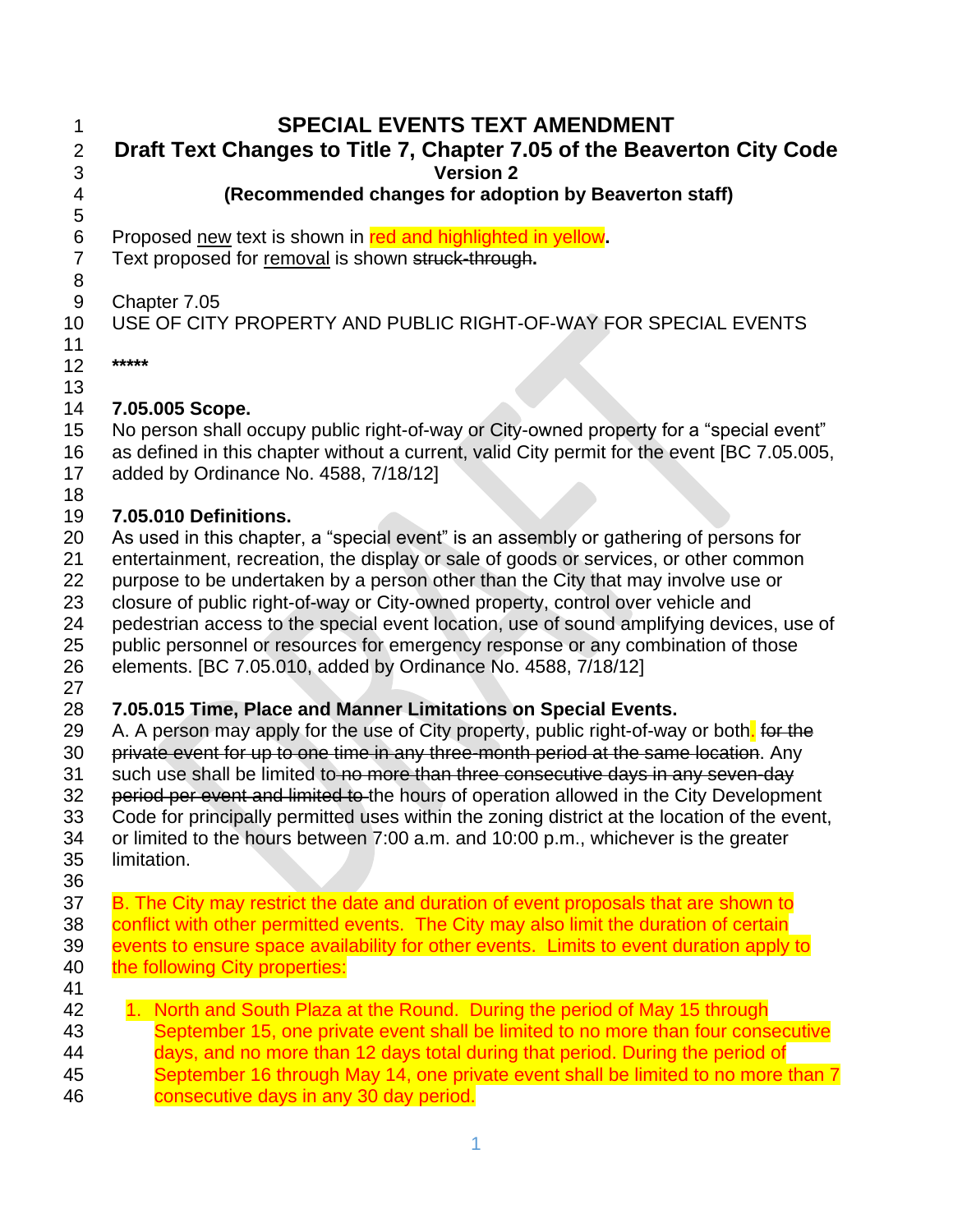| 1<br>$\overline{c}$                                   | 2. Public right-of-way. One private event shall be limited to no more than three<br>consecutive days in any 30 day period.                                                                                                                                        |  |
|-------------------------------------------------------|-------------------------------------------------------------------------------------------------------------------------------------------------------------------------------------------------------------------------------------------------------------------|--|
| $\ensuremath{\mathsf{3}}$<br>4                        | 3. All other City property. One private event shall be limited to no more than three<br>consecutive days in any 30 day period.                                                                                                                                    |  |
| 5<br>$\,6$<br>$\overline{7}$<br>8<br>$\boldsymbol{9}$ | B.C. In the case of any conflict between the provisions of this chapter and any other<br>local law, the more restrictive provision(s) shall control. [BC 7.05.015, added by<br>Ordinance No. 4588, 7/18/12]                                                       |  |
| 10<br>11<br>12<br>13                                  | 7.05.020 Permit Application.<br>A person who seeks to use public right-of-way or City property for a special event shall<br>formally apply for a permit for such use by submitting the following information:                                                     |  |
| 14                                                    | A. The proposed time, place and hours for the special event;                                                                                                                                                                                                      |  |
| 15<br>16<br>17<br>18                                  | B. The area of public right-of-way or City property to be occupied for the applicant's<br>use;                                                                                                                                                                    |  |
| 19<br>20<br>21<br>22                                  | C. The location of any streets or intersections where the applicant proposes to restrict<br>access by pedestrians, vehicles or both during the event while complying with the<br>requirements of the Americans with Disabilities Act;                             |  |
| 23<br>24                                              | D. Provisions for emergency response services for the event;                                                                                                                                                                                                      |  |
| 25<br>26                                              | E. The proposed type and location of sound amplification and lighting, if any;                                                                                                                                                                                    |  |
| 27<br>28<br>29                                        | F. The proposed type and location of facilities for on-site food preparation and<br>consumption and for mobile food sales, if any;                                                                                                                                |  |
| 30<br>31                                              | G. Provisions for waste disposal and for toilet facilities;                                                                                                                                                                                                       |  |
| 32<br>33<br>34                                        | H. Proof of liability insurance for the event in types and amounts that the City may<br>require;                                                                                                                                                                  |  |
| 35<br>36<br>37                                        | The form of security that the applicant shall furnish to guarantee payment of the cost<br>L.<br>to the City to clean and restore the site upon the applicant's failure to do so;                                                                                  |  |
| 38<br>39<br>40                                        | J. The dimensions, location and duration of any signage that the applicant proposes for<br>the event. [BC 7.05.020, added by Ordinance No. 4588, 7/18/12]                                                                                                         |  |
| 41<br>42<br>43                                        | K. The form of agreement as administered by the Beaverton Police Department to pay<br>for police services as determined necessary.                                                                                                                                |  |
| 44<br>45<br>46                                        | L. For street closures, the City may require the event organizer to notify residents and<br>businesses in the surrounding area as to where and when the event is to occur.<br>When notice is required by the City, the event organizer shall inform residents and |  |
|                                                       |                                                                                                                                                                                                                                                                   |  |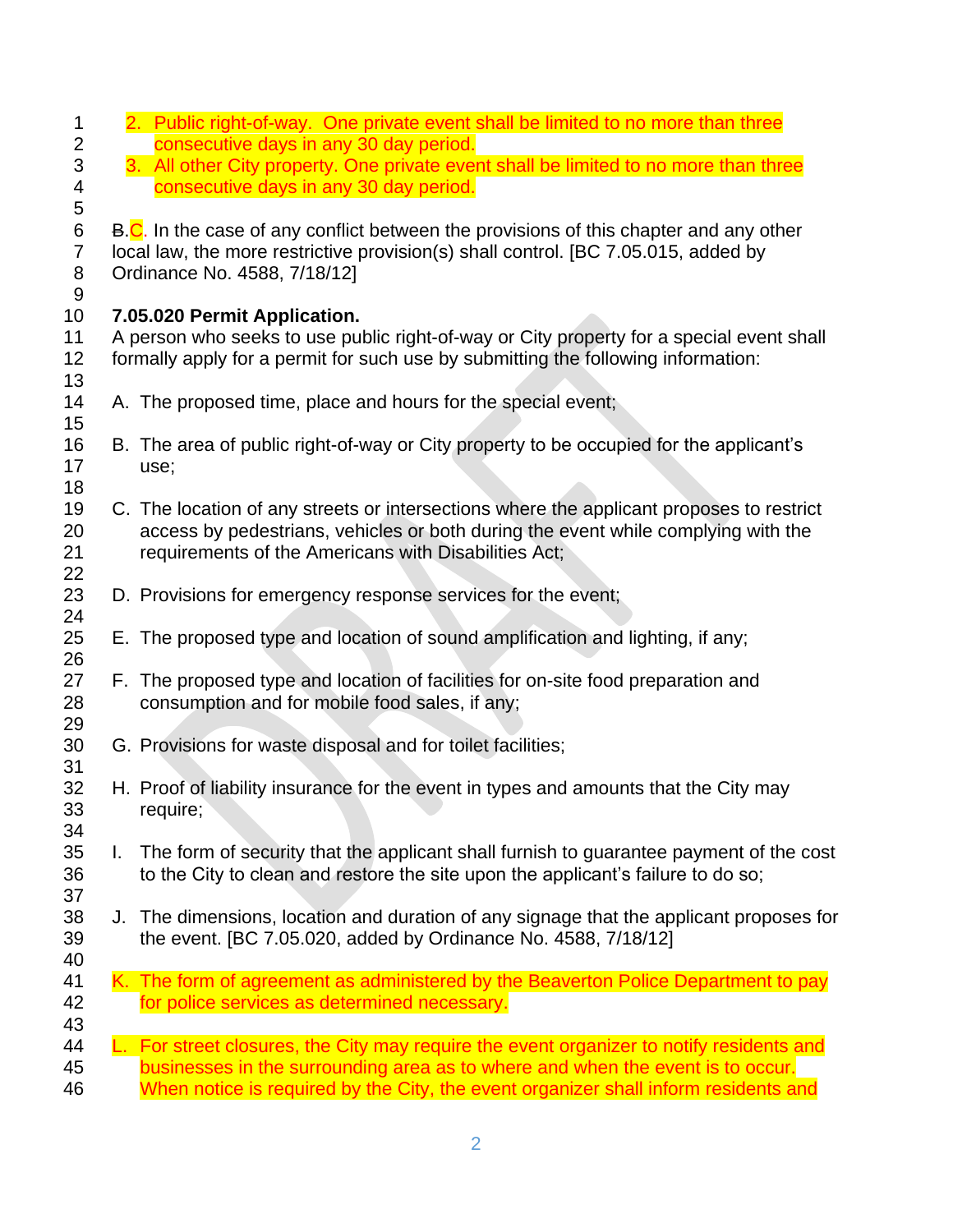| 1<br>$\overline{2}$ | businesses in writing at least twenty (20) days prior to the date of event and shall<br>provide the City with proof that notice has been issued.                                           |
|---------------------|--------------------------------------------------------------------------------------------------------------------------------------------------------------------------------------------|
| 3                   |                                                                                                                                                                                            |
| 4<br>5              | 7.05.025 Approval Criteria.<br>Special Event permits may be issued on evidence provided by the applicant that                                                                              |
| $\,6$               | demonstrates the following criteria are satisfied:                                                                                                                                         |
| $\overline{7}$      | A. The permit application provides information about the event, consistent with direction                                                                                                  |
| $\bf 8$<br>$9\,$    | provided in 7.05.020.                                                                                                                                                                      |
| 10                  | B. The proposed special event will continue to provide access to affected right-of-way,                                                                                                    |
| 11<br>12            | City property, adjacent property, public transit systems, or all.                                                                                                                          |
| 13                  | C. The proposed special event will ensure access of emergency response services to                                                                                                         |
| 14                  | the event.                                                                                                                                                                                 |
| 15<br>16            | D. The proposed special event use will not create a significant adverse impact to the                                                                                                      |
| 17                  | public health, safety and welfare of the community.                                                                                                                                        |
| 18                  |                                                                                                                                                                                            |
| 19<br>20            | E. The location is available for use and the event will not conflict with another permitted<br>event.                                                                                      |
| 21                  |                                                                                                                                                                                            |
| 22                  | 7.05.030 Issuance of Permit – Fees – Fee Waiver.                                                                                                                                           |
| 23                  | A. The City on receipt of an application for a special event permit shall review the                                                                                                       |
| 24<br>25            | application for conformance to the requirements of this chapter and any other relevant<br>federal, State and local laws and may deny an application for which the information and          |
| 26<br>27            | other material required is incomplete or not acceptable.                                                                                                                                   |
| 28                  | The City in its sole discretion may impose conditions on the permit to ensure                                                                                                              |
| 29                  | compliance with relevant law and ensure public access to the right-of-way or City                                                                                                          |
| 30<br>31            | property or adjacent areas, to ensure the availability of emergency response services to<br>the event, to alleviate the nuisance effects of sound and light generated by the event,        |
| 32                  | and to generally protect the public health, safety and welfare.                                                                                                                            |
| 33                  |                                                                                                                                                                                            |
| 34<br>35            | The City may charge a fee for its review of the application and for issuance of a permit                                                                                                   |
| 36                  | for the event intended to recover the City's costs related to the application and the event<br>itself. Those costs may include but are not limited to the cost amount of staff time to     |
| 37                  | review the application and the costs of any City-provided traffic control, emergency                                                                                                       |
| 38                  | response, restrooms, waste disposal and so forth. The City also may charge the                                                                                                             |
| 39<br>40            | applicant the reasonable rental value of the City property. The City may charge fees<br>based on anticipated impacts of Special Events.                                                    |
| 41                  |                                                                                                                                                                                            |
| 42                  | B. The Mayor upon request of an applicant may waive some or all of the permit fee on                                                                                                       |
| 43<br>44            | finding that the applicant or event provider is a recipient of City social service funding, or<br>that the City or other local government is a sponsor of or participant in the event. The |
| 45                  | Mayor's decision to deny a permit or a request for fee waiver may be appealed to the                                                                                                       |